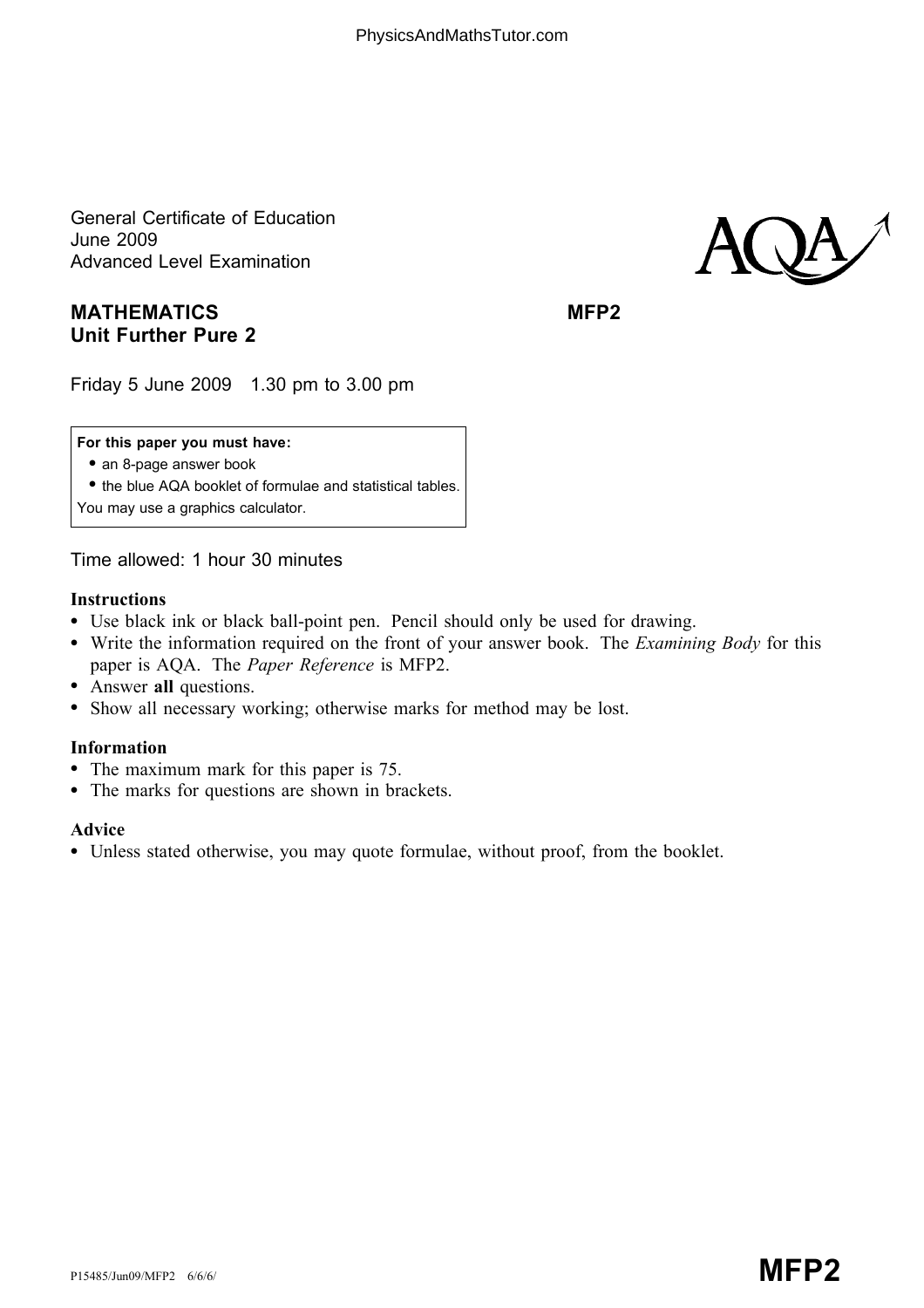#### Answer all questions.

1 Given that  $z = 2e^{\frac{\pi i}{12}}$  satisfies the equation

$$
z^4 = a(1 + \sqrt{3}i)
$$

where *a* is real:

- (a) find the value of  $a$ ; (3 marks)
- (b) find the other three roots of this equation, giving your answers in the form  $re^{i\theta}$ , where  $r > 0$  and  $-\pi < \theta \le \pi$ . (5 marks)

2 (a) Given that

$$
\frac{1}{4r^2 - 1} = \frac{A}{2r - 1} + \frac{B}{2r + 1}
$$

find the values of A and B.  $(2 \text{ marks})$ 

(b) Use the method of differences to show that

$$
\sum_{r=1}^{n} \frac{1}{4r^2 - 1} = \frac{n}{2n + 1}
$$
 (3 marks)

- (c) Find the least value of *n* for which  $\sum_{n=1}^{n}$  $r=1$ 1  $\frac{1}{4r^2-1}$  differs from 0.5 by less than 0.001. (3 marks)
- 3 The cubic equation

$$
z^3 + pz^2 + 25z + q = 0
$$

where p and q are real, has a root  $\alpha = 2 - 3i$ .

(a) Write down another non-real root,  $\beta$ , of this equation. (1 mark)

(b) Find:

- (i) the value of  $\alpha \beta$ ; (1 mark)
- (ii) the third root,  $\gamma$ , of the equation; (3 marks)
- (iii) the values of p and q.  $(3 \text{ marks})$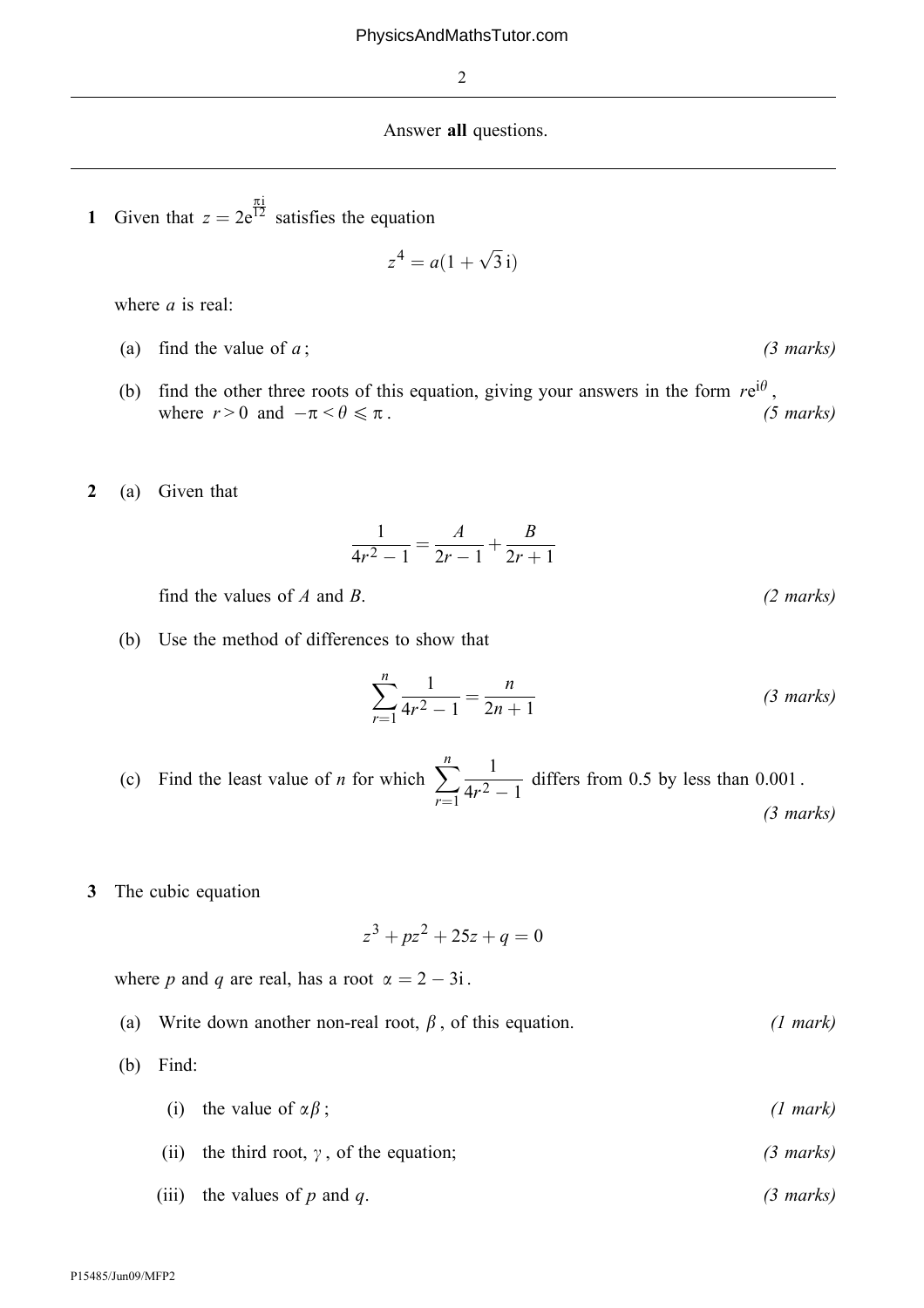- 4 (a) Sketch the graph of  $y = \tanh x$ . (2 marks)
	- (b) Given that  $u = \tanh x$ , use the definitions of sinh x and cosh x in terms of  $e^x$  and  $e^{-x}$ to show that

$$
x = \frac{1}{2} \ln \left( \frac{1+u}{1-u} \right) \tag{6 marks}
$$

(c) (i) Show that the equation

$$
3 \operatorname{sech}^2 x + 7 \tanh x = 5
$$

can be written as

$$
3 \tanh^2 x - 7 \tanh x + 2 = 0
$$
 (2 marks)

(ii) Show that the equation

$$
3 \tanh^2 x - 7 \tanh x + 2 = 0
$$

has only one solution for  $x$ .

Find this solution in the form  $\frac{1}{2} \ln a$ , where a is an integer. (5 marks)

5 (a) Prove by induction that, if  $n$  is a positive integer,

$$
(\cos \theta + i \sin \theta)^n = \cos n\theta + i \sin n\theta \qquad (5 \text{ marks})
$$

(b) Hence, given that

$$
z = \cos \theta + i \sin \theta
$$

show that

$$
z^{n} + \frac{1}{z^{n}} = 2\cos n\theta
$$
 (3 marks)

(c) Given further that  $z +$  $\frac{1}{z} = \sqrt{2}$  $\sqrt{2}$ , find the value of

$$
z^{10} + \frac{1}{z^{10}} \tag{4 marks}
$$

## Turn over for the next question